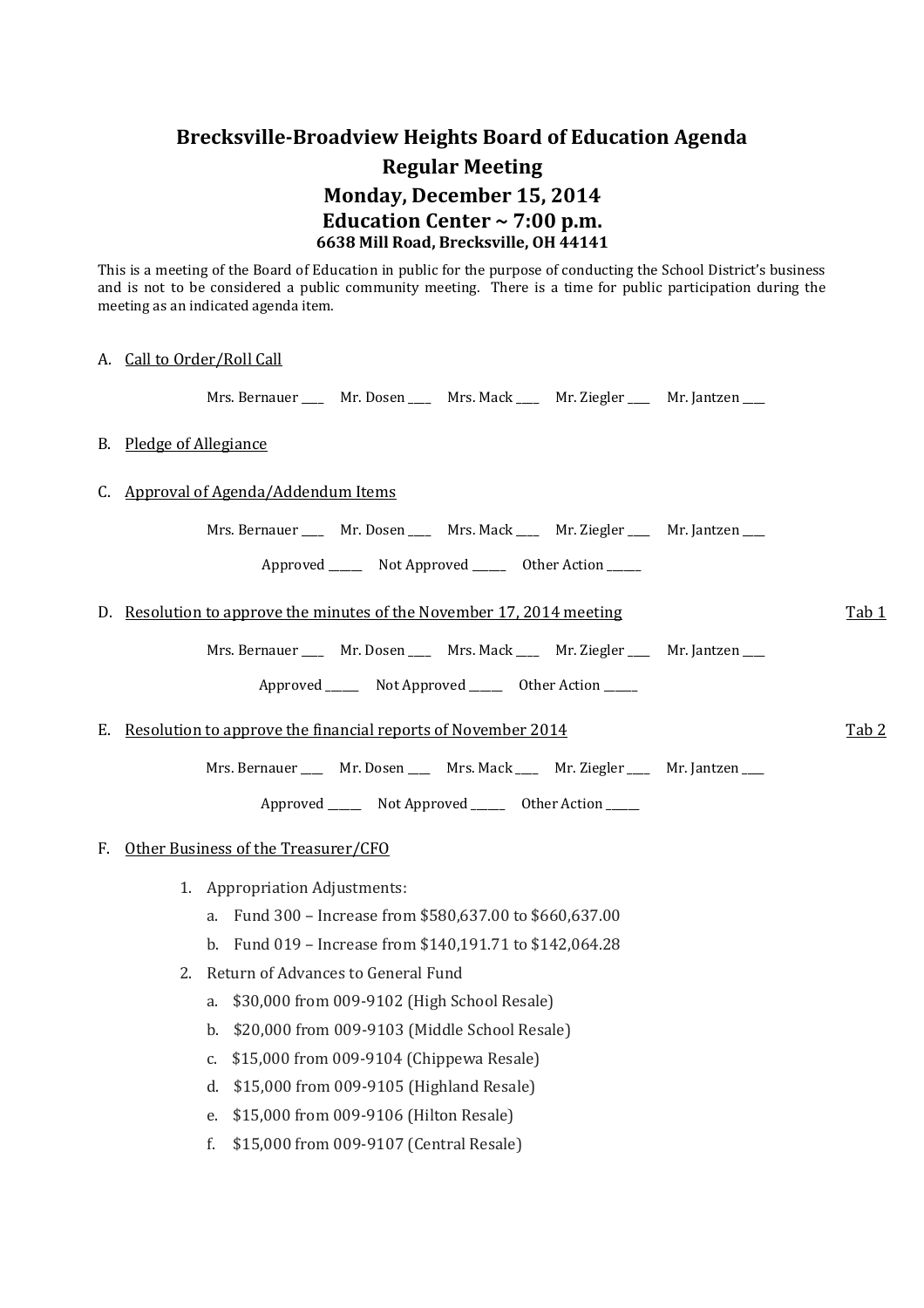#### F. Other Business of the Treasurer/CFO (continued)

- 3. Transfers from General Fund:
	- a. \$15,000 to CAPA (019-9300)
	- b. \$25,000 to Turf Replacement Fund (004-9700)
	- c. \$235,400 to Bond Retirement Fund House Bill 264 bonds (002-0000)

Mrs. Bernauer \_\_\_\_ Mr. Dosen \_\_\_\_ Mrs. Mack \_\_\_ Mr. Ziegler \_\_\_ Mr. Jantzen \_\_\_

Approved \_\_\_\_\_\_ Not Approved \_\_\_\_\_\_ Other Action \_\_\_\_\_\_

#### G. Communications

1. Schools Foundation Grant Recipients – Dan Prendergast

#### H. Hearing of the Public

**Persons wishing to address the Board of Education may do so at this point.** No formal action will be taken on subjects that are not included on this agenda until the Board has had an opportunity to study them. Comments regarding personnel must be submitted in writing through the Office of the Superintendent. In order for the Board to complete the planned agenda in an effective and efficient manner and to provide sufficient opportunities for members of the public to be heard, **Hearing of the Public shall be limited to a maximum of thirty (30) minutes during which each speaker shall be limited to a maximum of three (3) minutes.**

# I. Administrative Reports / Discussion

- 1. STEM Action Plan Update Scott Kinkoph, Cathy Roderick, Colleen Toth
- 2. 2015-2016 Kindergarten Scot Prebles
- 3. Utility Cost Reduction Program Agreement

# J. Unfinished Business

1. Revised Board Policy 8400 – School Safety, First Reading Tab 3

# K. New Business

1. Personnel/Contract Recommendations – as per the attachment(s)

RESOLVE to accept the personnel and/or contract recommendations detailed in the tab items listed below as per the dates, terms and other applicable conditions specified.

- a. Certificated/Licensed Recommendations/including RIFS/Recalls Tab 4 (pending satisfactory ORC background check)
- b. Extracurricular Recommendations Tab 5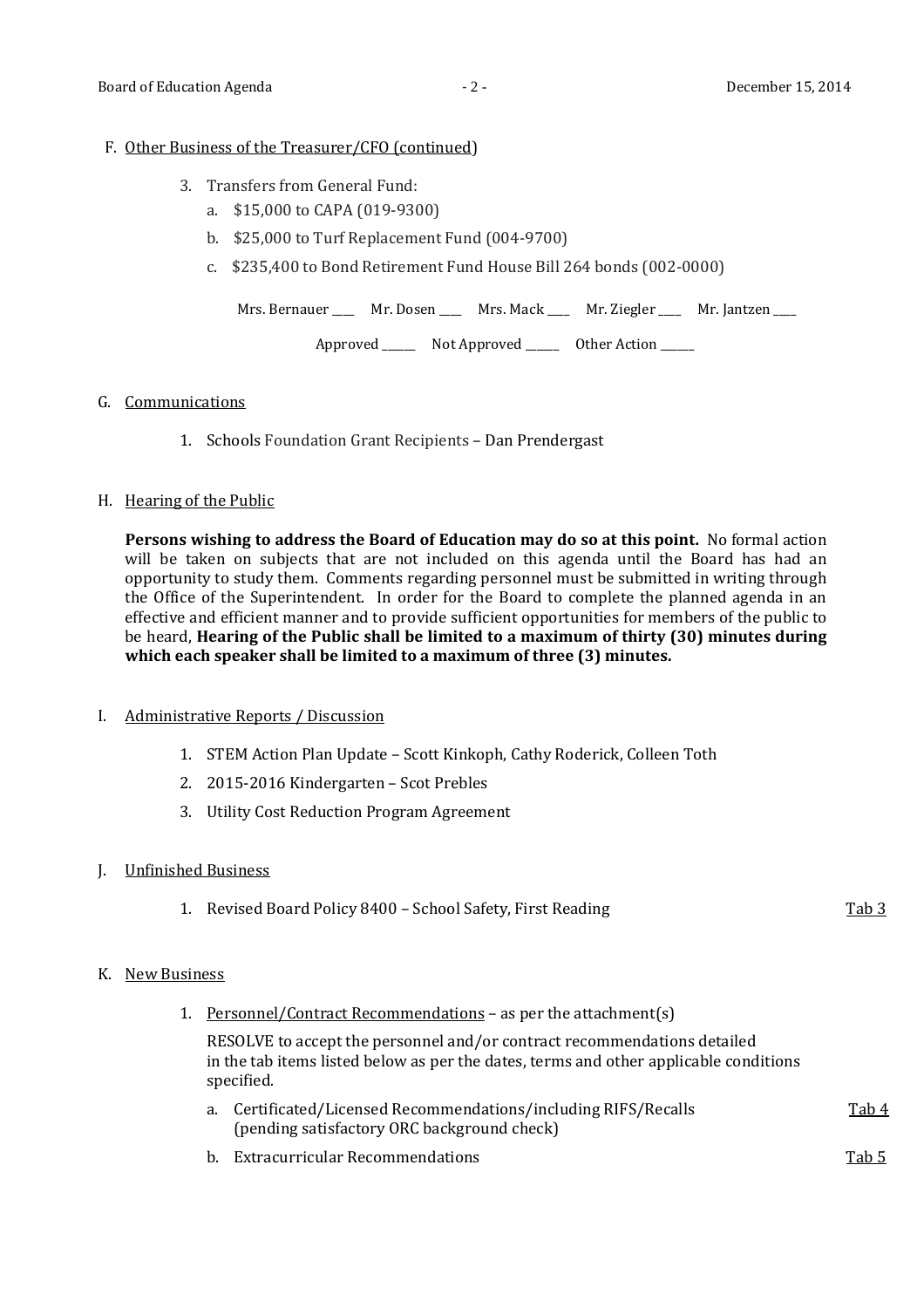|  |            | K. New Business - Personnel/Contract Recommendations (continued)                                                                                                                                                                                                                                                                                 |                  |
|--|------------|--------------------------------------------------------------------------------------------------------------------------------------------------------------------------------------------------------------------------------------------------------------------------------------------------------------------------------------------------|------------------|
|  |            | c. Classified Staffing Recommendations/including RIFS/Recalls<br>(pending satisfactory ORC background check)                                                                                                                                                                                                                                     | Tab 6            |
|  |            | Mrs. Bernauer ____ Mr. Dosen _____ Mrs. Mack _____ Mr. Ziegler _____ Mr. Jantzen ____                                                                                                                                                                                                                                                            |                  |
|  |            | Approved ___________ Not Approved ____________ Other Action _______                                                                                                                                                                                                                                                                              |                  |
|  | 2. General |                                                                                                                                                                                                                                                                                                                                                  |                  |
|  | a.         | RESOLVE to approve the district's membership renewal with the Western<br>Cuyahoga County Schools Crisis Counseling Team for the 2014-2015 school<br>year at a cost of \$100.                                                                                                                                                                     |                  |
|  |            | b. RESOLVE to approve the agreement between the Cuyahoga County Board of<br>Developmental Disabilities (CCBDD) and the Brecksville-Broadview Heights City<br>School District for the provision of Technical Support Teams, as set forth in the<br>attachment.                                                                                    | Tab <sub>7</sub> |
|  | C.         | RESOLVE to approve the affiliation agreement with a school district/agency for<br>speech-language pathology between Edinboro University of Pennsylvania and the<br>Brecksville-Broadview Heights City School District, as set forth in the attachment.                                                                                           | Tab <sub>8</sub> |
|  |            | d. RESOLVE to approve the Memorandum of Understanding between Cleveland<br>State University's College of Education and Human Services and the Brecksville-<br>Broadview Heights City School District Partnership to Support Teacher Preparation<br>in Grades P-12, for the term November 2014 - October 2017, as set forth in the<br>attachment. | Tab $9$          |
|  | e.         | RESOLVE to approve revisions to the BBHHS Options Book for the 2015-2016<br>school year, as set forth in the attachment.                                                                                                                                                                                                                         | Tab 10           |
|  | f.         | RESOLVE to approve the continued enrollment of Brecksville-Broadview Heights<br>Middle School student Alex Andersen as a tuition student for the remainder of the<br>2014-2015 school year.                                                                                                                                                      |                  |
|  |            |                                                                                                                                                                                                                                                                                                                                                  |                  |

Mrs. Bernauer \_\_\_ Mr. Dosen \_\_\_ Mrs. Mack \_\_\_ Mr. Ziegler \_\_\_ Mr. Jantzen \_\_\_

Approved \_\_\_\_\_\_\_\_\_ Not Approved \_\_\_\_\_\_\_\_\_ Other Action \_\_\_\_\_\_

# L. Committee Reports

- 1. Financial Liaison/Audit Committee
- 2. Permanent Improvement Committee
- 3. Transportation Appeals Committee
- 4. Board Policy Committee
- 5. Cuyahoga Valley Career Center report
- 6. STEM Committee
- 7. Other board member reports